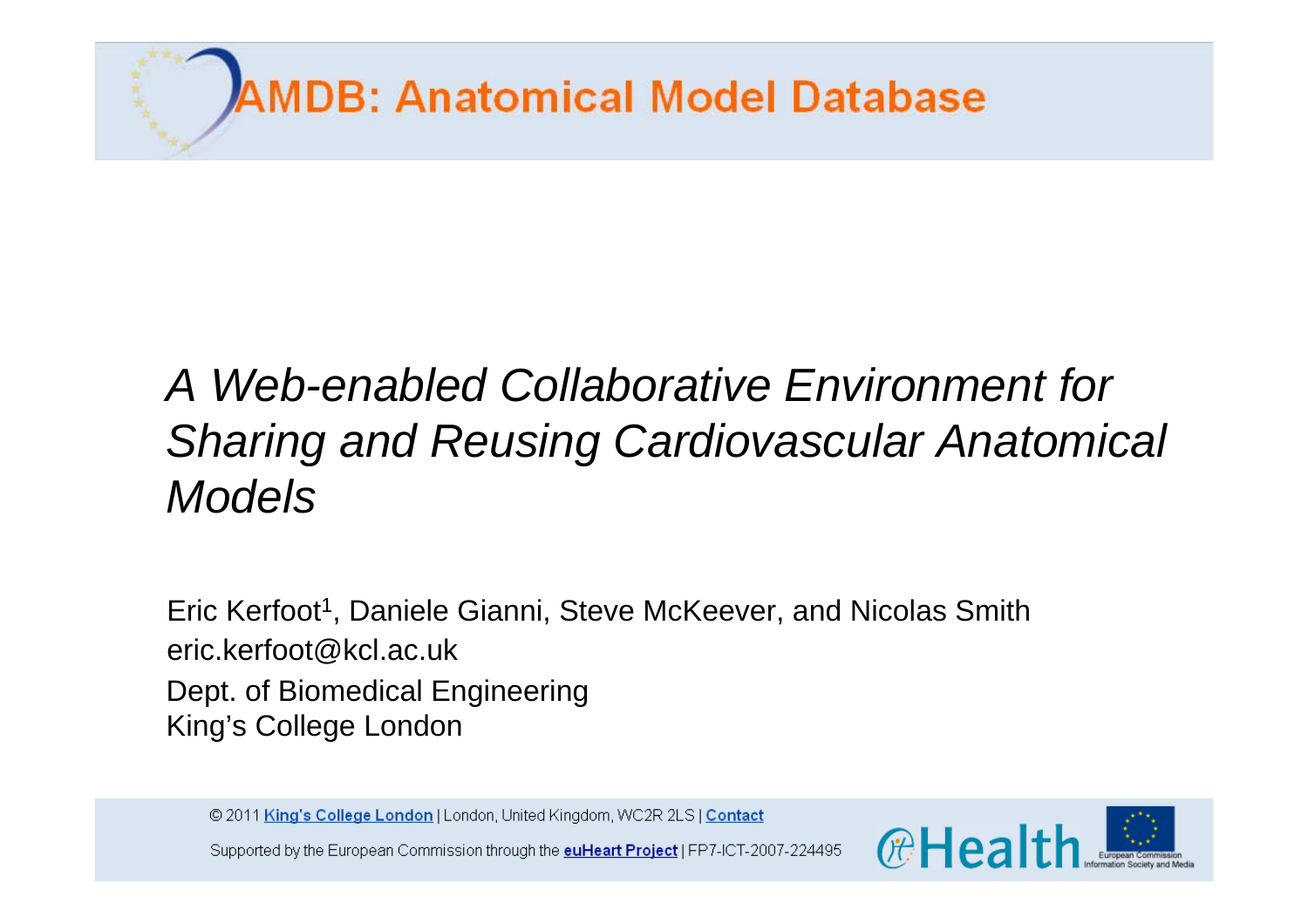#### **Overview**



- Context
- Motivation
- Needs
- AMDB main characteristics and demo
- Collaboration over the investigative process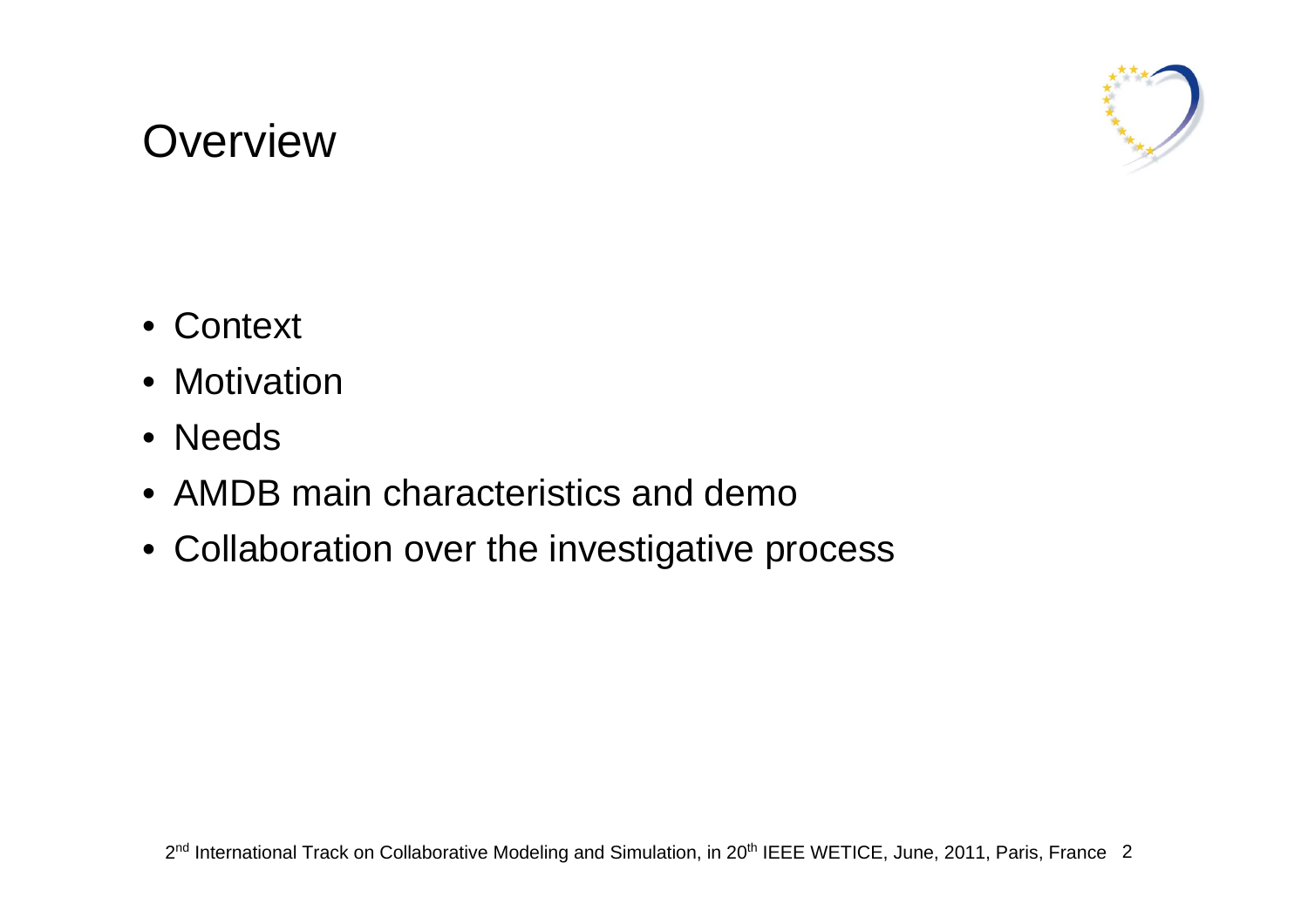## **Context**



- •Cardiovascular anatomical models represent an entire research area
- • The production of an anatomical model requires considerable investments in terms of human resources and scientifi<sup>c</sup> equipment
- • Need for achieving economy of scale in the production and use of anatomical models
- In a cardiovascular investigation, anatomical models are only a part of the data produced and used. Others are:
	- Cardiac images
	- Cellular models (representing the cardiac functional aspects)
	- Publications describing models, experiences, uses, etc.
	- Simulation experiments (anatomical + cellular models + input parameters)
	- Clinical data, etc.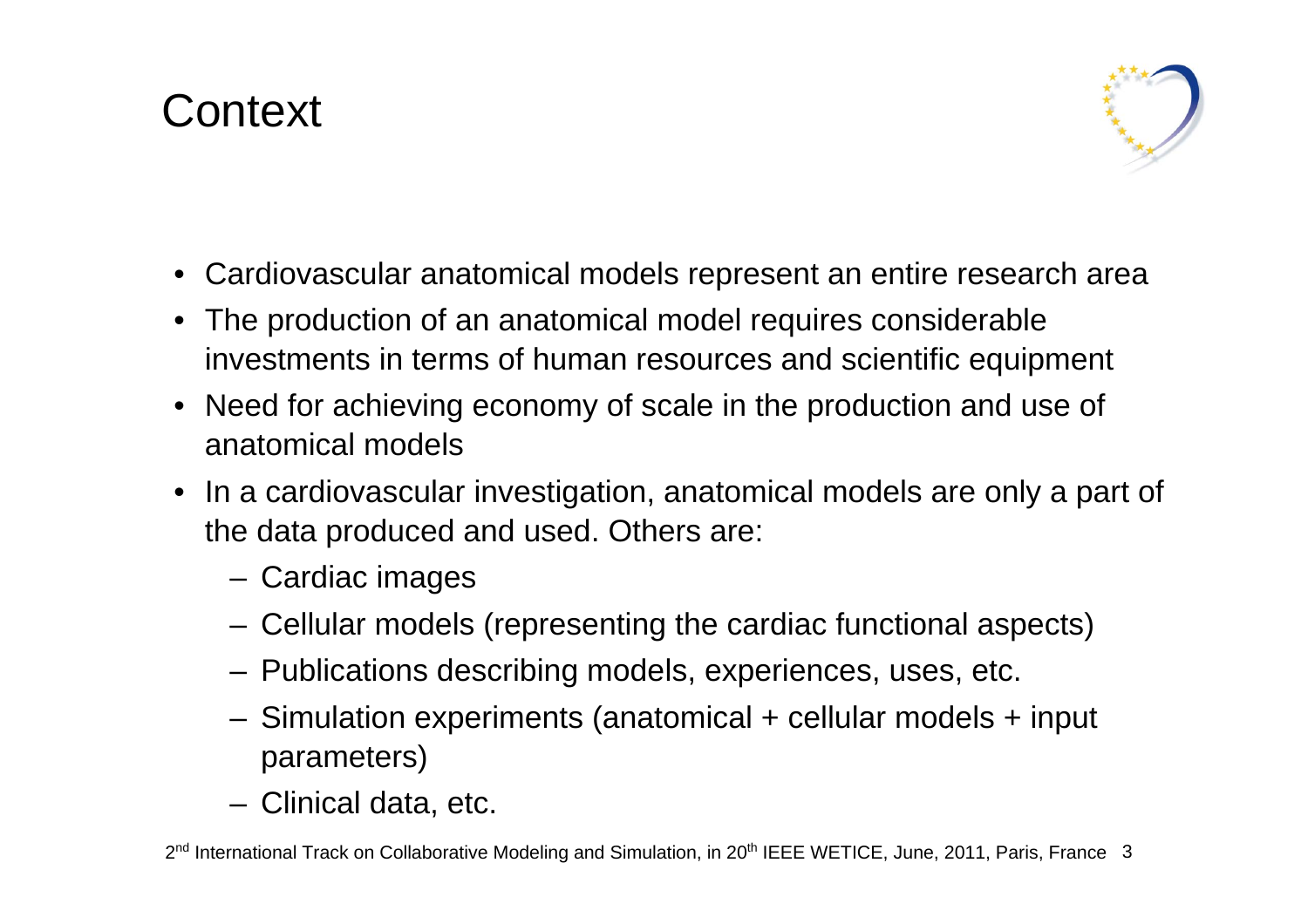## **Motivation**



Cardiovascular disease is responsible for 2 million deaths per annum in Europe alone, and is a primary cause of mortality globally [1]

New methods and tools are needed to:

- 1) lower the cost of such investigations to provide better services to a wider population
- 2) allow patient-specific investigations and treatments by means of quantitative heart models
- Software tools for sharing and reuse cardiovascular anatomical models can contribute to achieve 1) and 2).
- [1] The World Health Organization, Fact sheet N°317. January 2011, http://www.who.int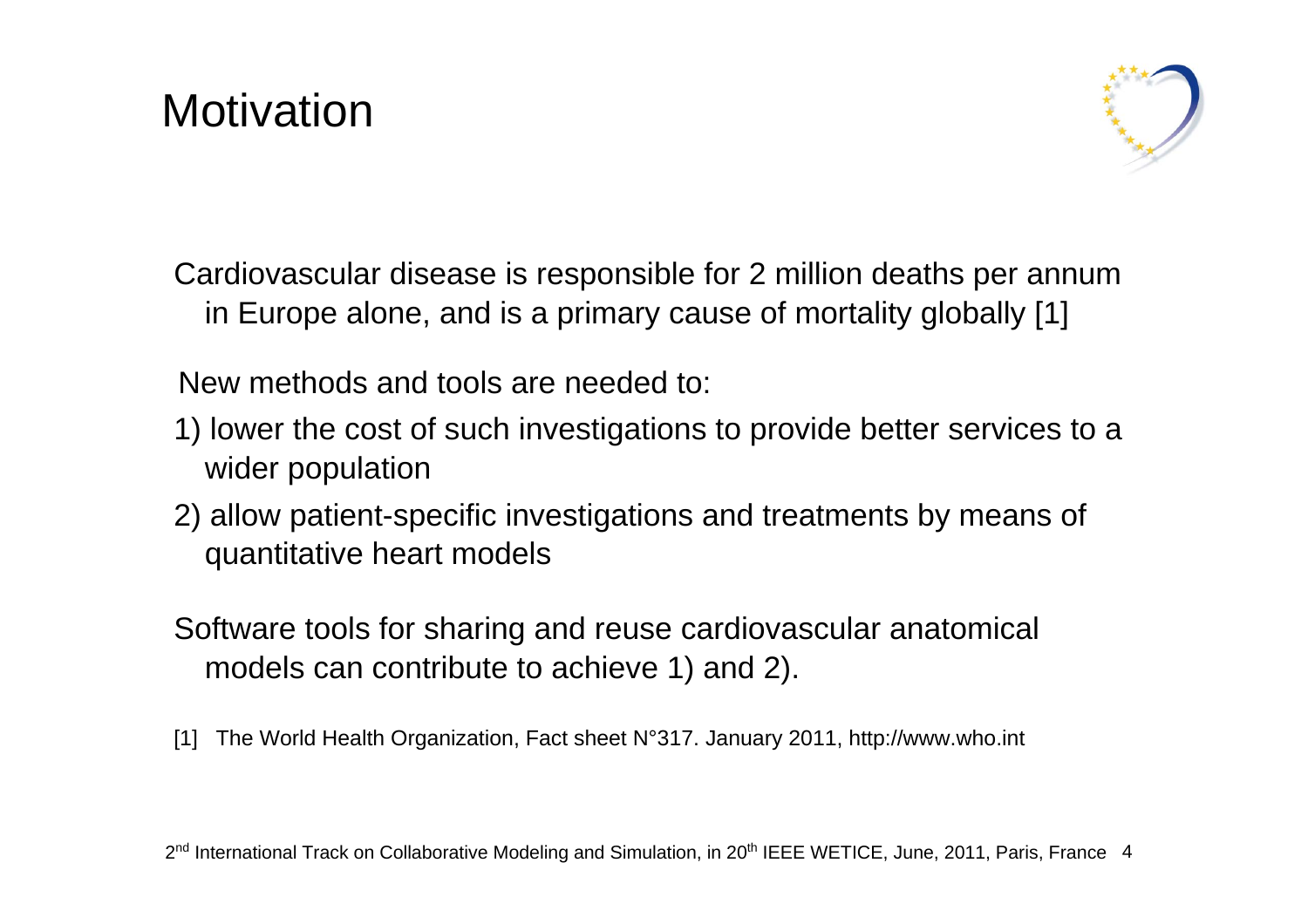



From the cardiovascular community, we have identified the following needs:

- foundational
- control
- monitoring
- communication
- integrative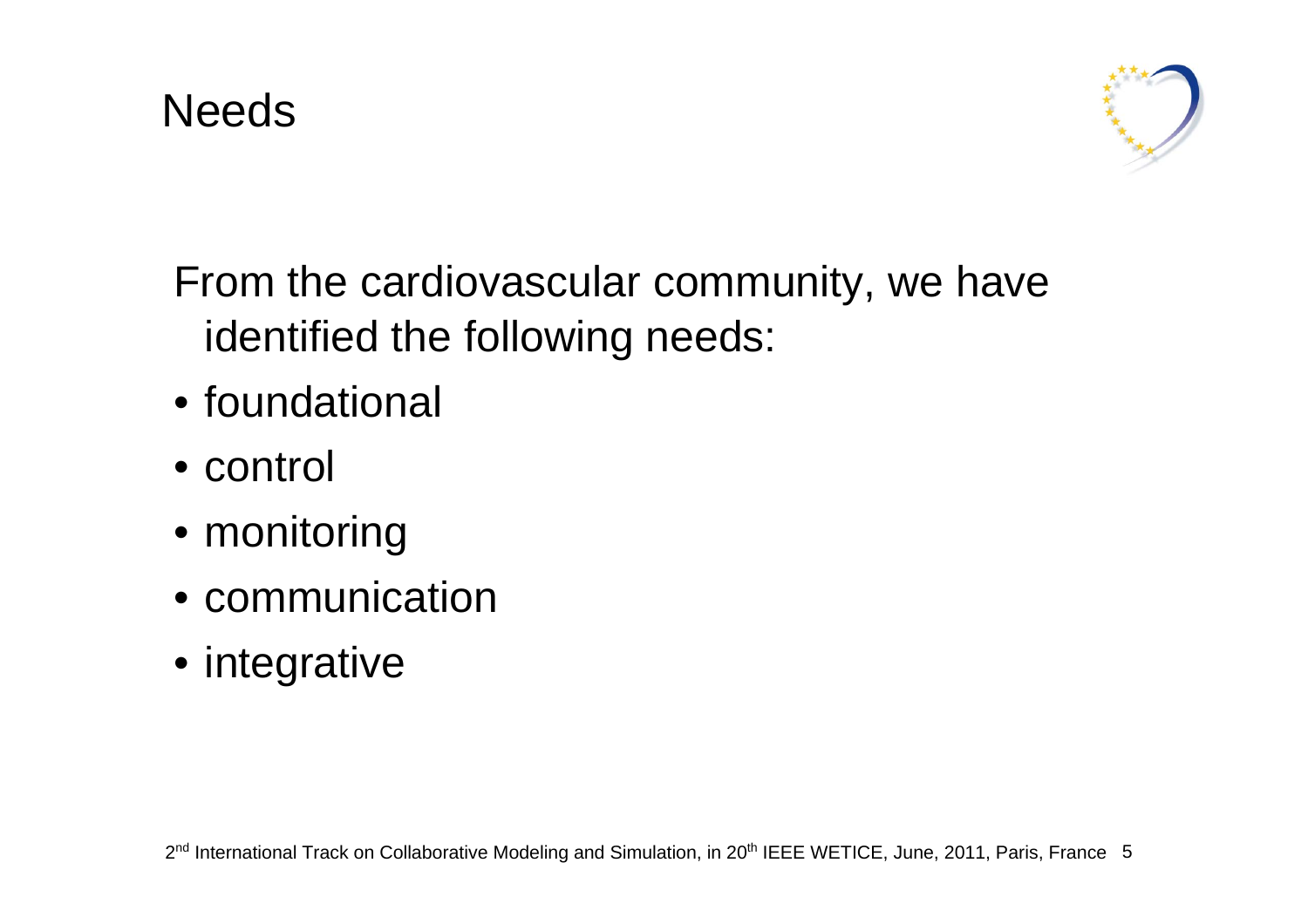# Introducing AMDB



Anatomical Model Database (AMDB) is an online collaborative environment for sharing and reuse anatomical models, in particular cardiovascular ones

AMDB addresses the identified needs by:

- providing means for model sharing, search, upload, download, curation and commenting
- linking anatomical models to publications, and to cellular models embedded in simulation of cardiac functions
- using rendering engine for interactive graphical 3D visualisation
- classifying models using the Foundation Model of Anatomy ontology
- exporting models in popular and interoperable data formats
- enabling model benchmarking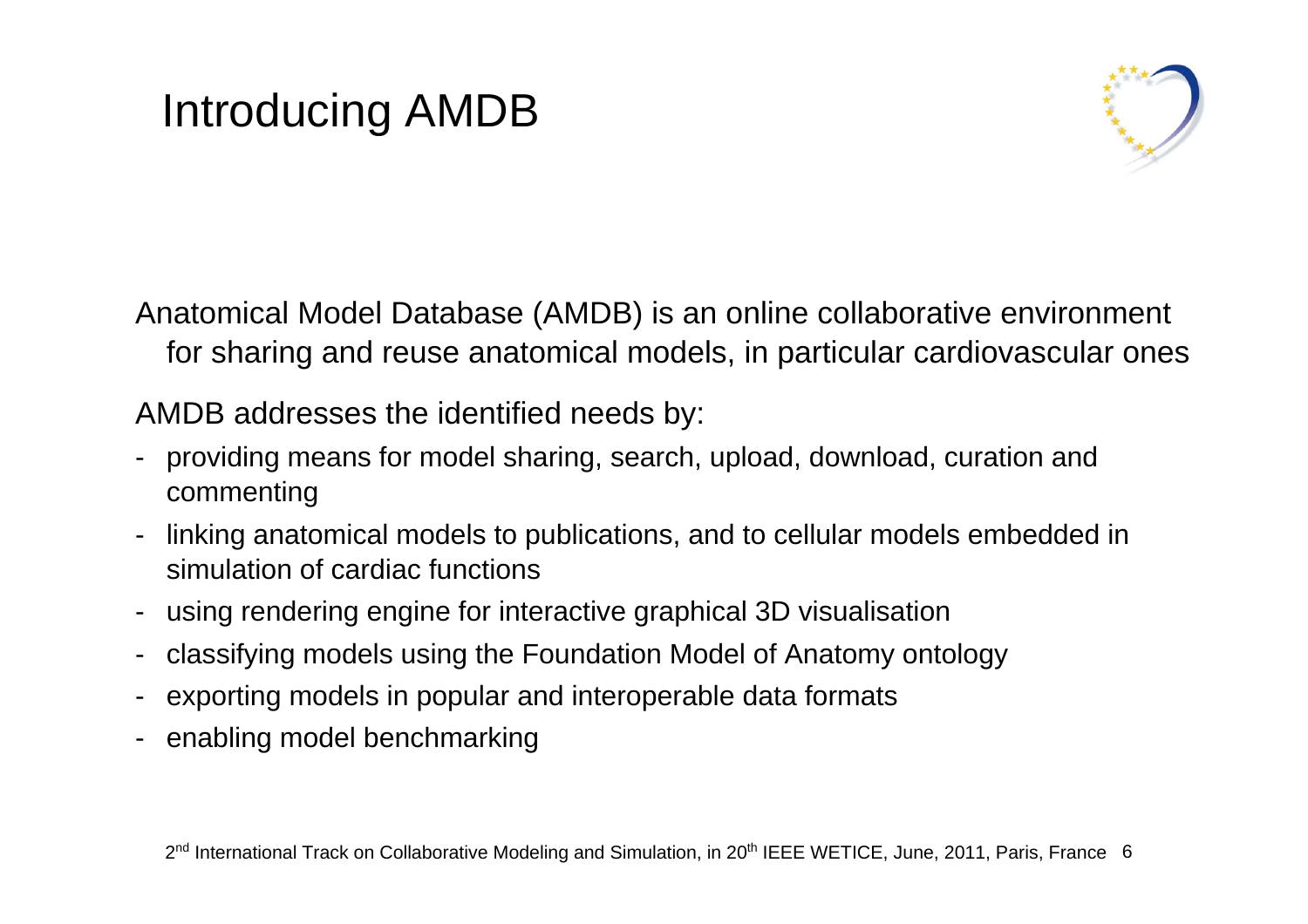## Introducing AMDB



AMDB currently stores dozens of models from leading groups, including Auckland Bioengineering Institute, King's College London, INRIA, Oxford University, Philips, Sheffield University, Universitat Pompeu Fabra, Amsterdam Medical Centre, Leeds University, University College London, Medical University of Graz, Karlsruher Institut fur Technologie, Simula Research Laboratory, Siemens, etc.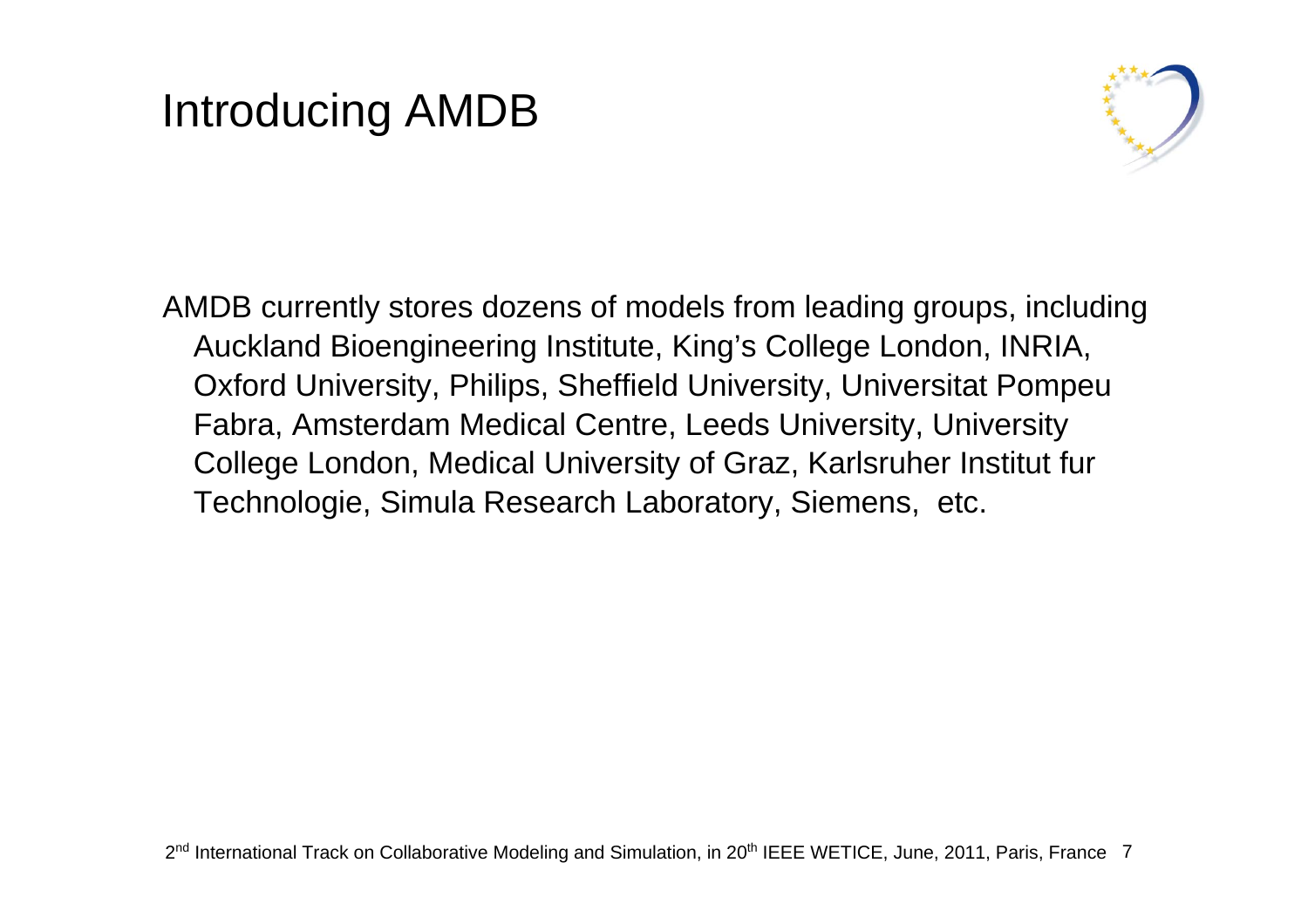

# Collaboration over the Investigative Process



2<sup>nd</sup> International Track on Collaborative Modeling and Simulation, in 20<sup>th</sup> IEEE WETICE, June, 2011, Paris, France 8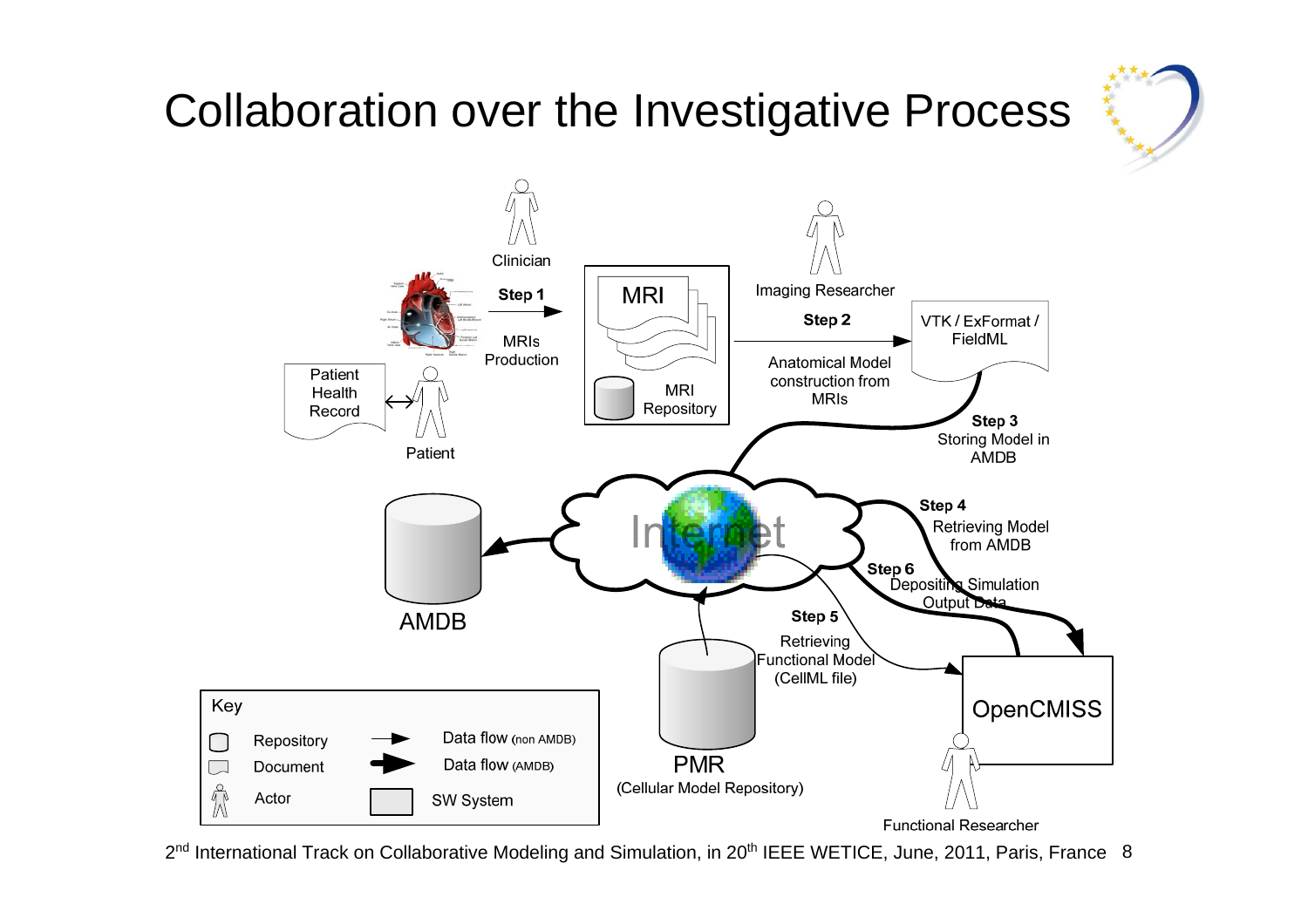#### References



http://amdb.isd.kcl.ac.uk/

Dr. Eric Kerfoot, AMDB Admin amdb\_admin@kcl.ac.uk Dept. of Biomedical Engineering King's College London

D. Gianni, S. McKeever, R. Britten, T. Yu, H. Delingette, A. Frangi, P. Hunter, and N. Smith, "Sharing and Reusing Anatomical Models of the Heart over the Web: A Step Towards the Implementation of the Virtual Physiological Human Project," *Philosophical Transaction of the Royal Society A, special issue on the Virtual Physiological Human Project*, vol. 369, pp. 3039-3056, June, 2010*.*